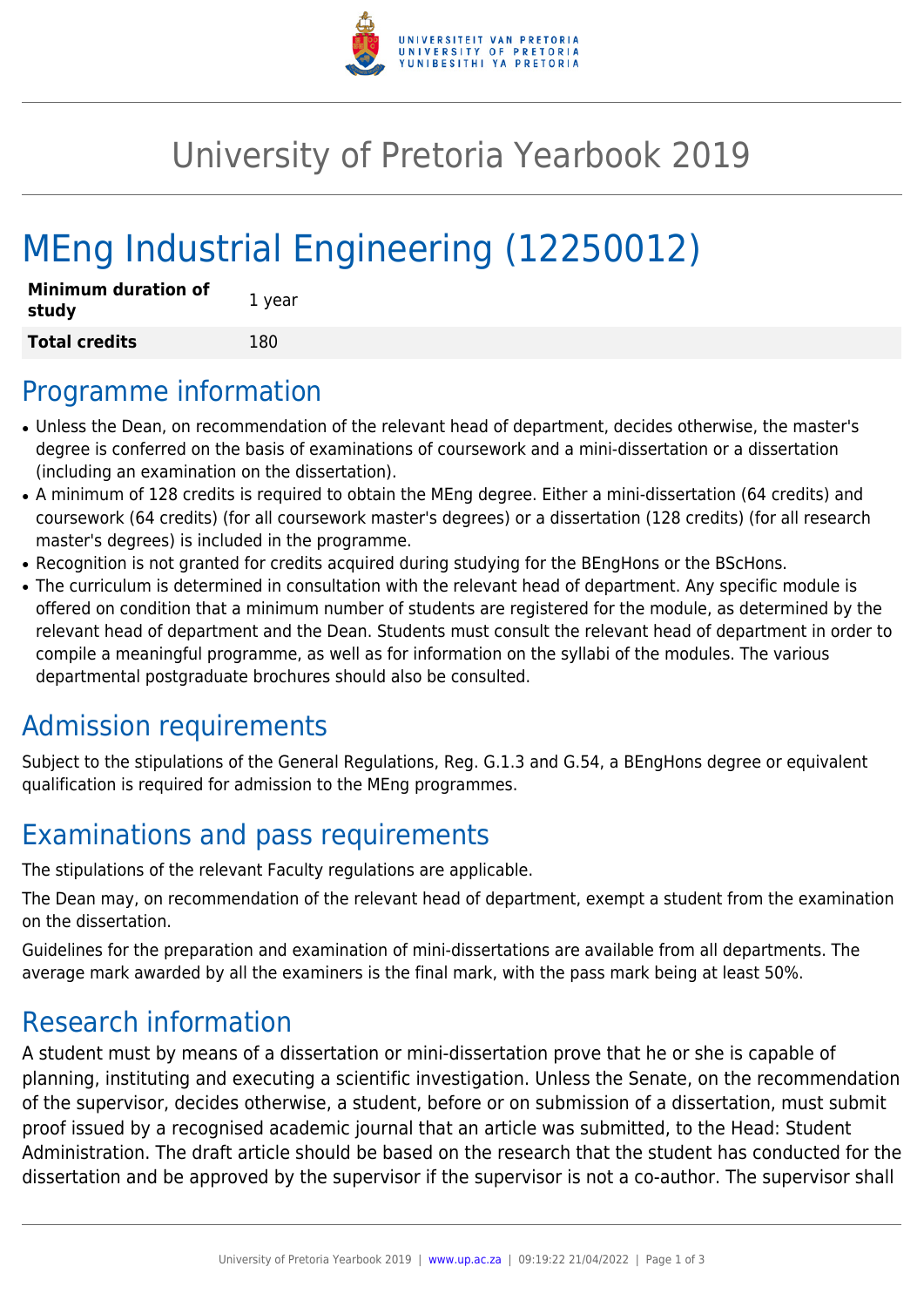

be responsible for ensuring that the paper is taken through all the processes of revision and resubmission, as may be necessary. Conferment of the degree may be made subject to compliance with the stipulations of this regulation.

## Pass with distinction

- i. A student who submits a dissertation passes with distinction if an average mark of at least 75% is obtained for the dissertation (and the examination on the dissertation).
- ii. A student who completes the master's degree on grounds of coursework and a mini-dissertation, passes with distinction if a weighted average mark of at least 75% is obtained in the first 128 credits obtained for the degree [first 256 credits in the case of the MEng (Engineering Management), MEng (Project Management), MSc (Engineering Management) or the MSc (Project Management)], provided that 64 of these credits are allocated to the mini-dissertation. However, the degree is not awarded with distinction should a student fail any of these modules (excluding modules which have been timeously discontinued). The degree is also not awarded with distinction if a student obtains less than 70% for the mini-dissertation.